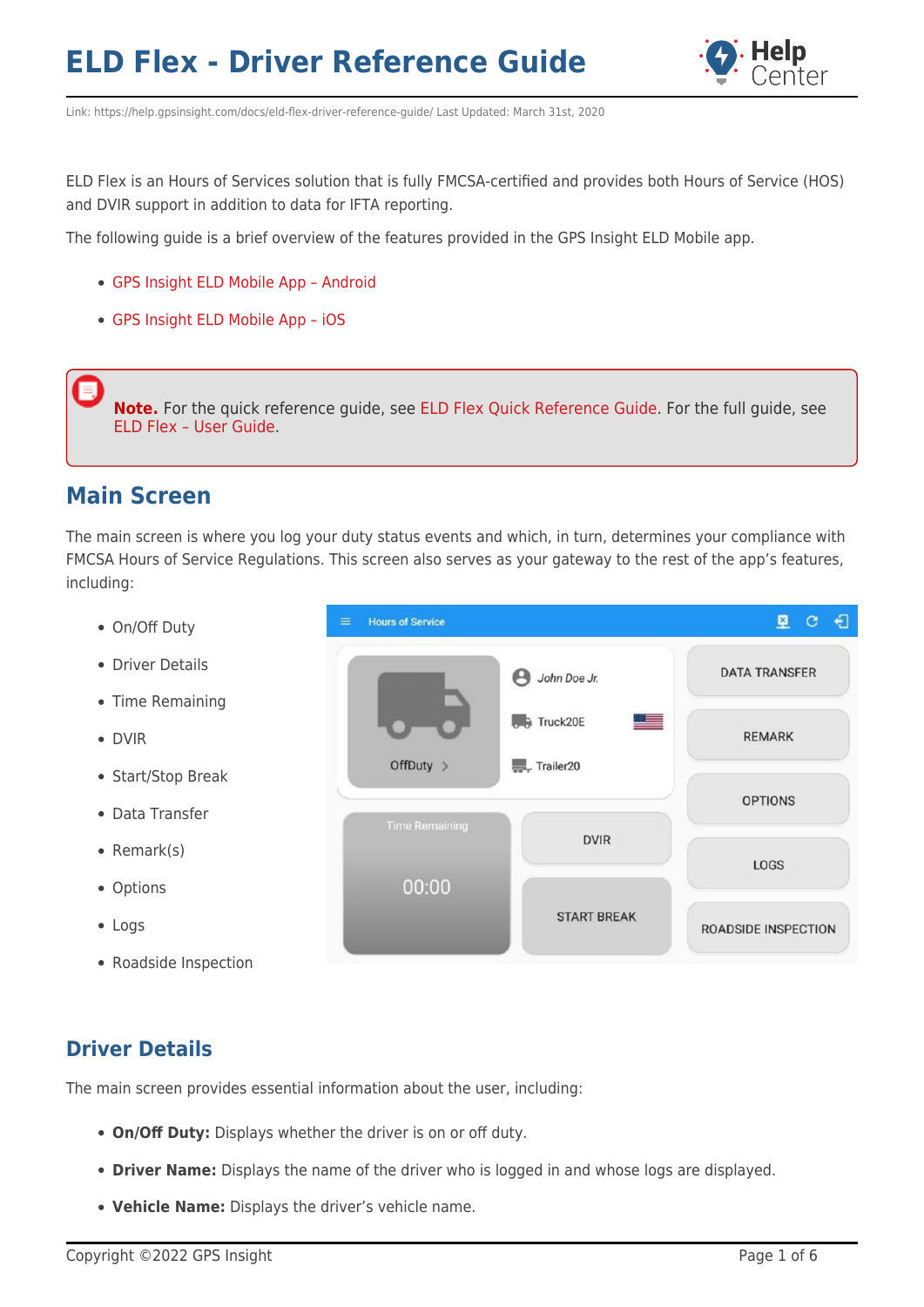

Link: https://help.gpsinsight.com/docs/eld-flex-driver-reference-guide/ Last Updated: March 31st, 2020

**Trailer Name:** Displays the driver's trailer name.

**Note.** Click on the Vehicle or Trailer name to switch vehicles.

## **Time Remaining**

The Time Remaining tile displays your On/Off duty driving time status, including:

- **Grey:** Indicates that the driver is Off Duty, Sleep or Waiting at Well Site
- **Green:** Indicates that the driver's status is Driving or On Duty
- **Orange:** Indicates that the driver's status is Driving or On Duty and has less than 3 hours left
- **Red:** Indicates that the driver's status is Driving or On Duty and is out of time or in violation.



Tap the Time Remaining tile to view specific times, including Drive, Shift, Cycle, and Break.



**Note.** The clocks are color-coordinated with their status.

## **DVIR**

The DVIR screen displays all DVIR details, including dates, times, vehicles, etc. DVIR History can be viewed by tapping the DVIR History button.

When switching vehicles, the equipment will be displayed along with their associated forms. Changing the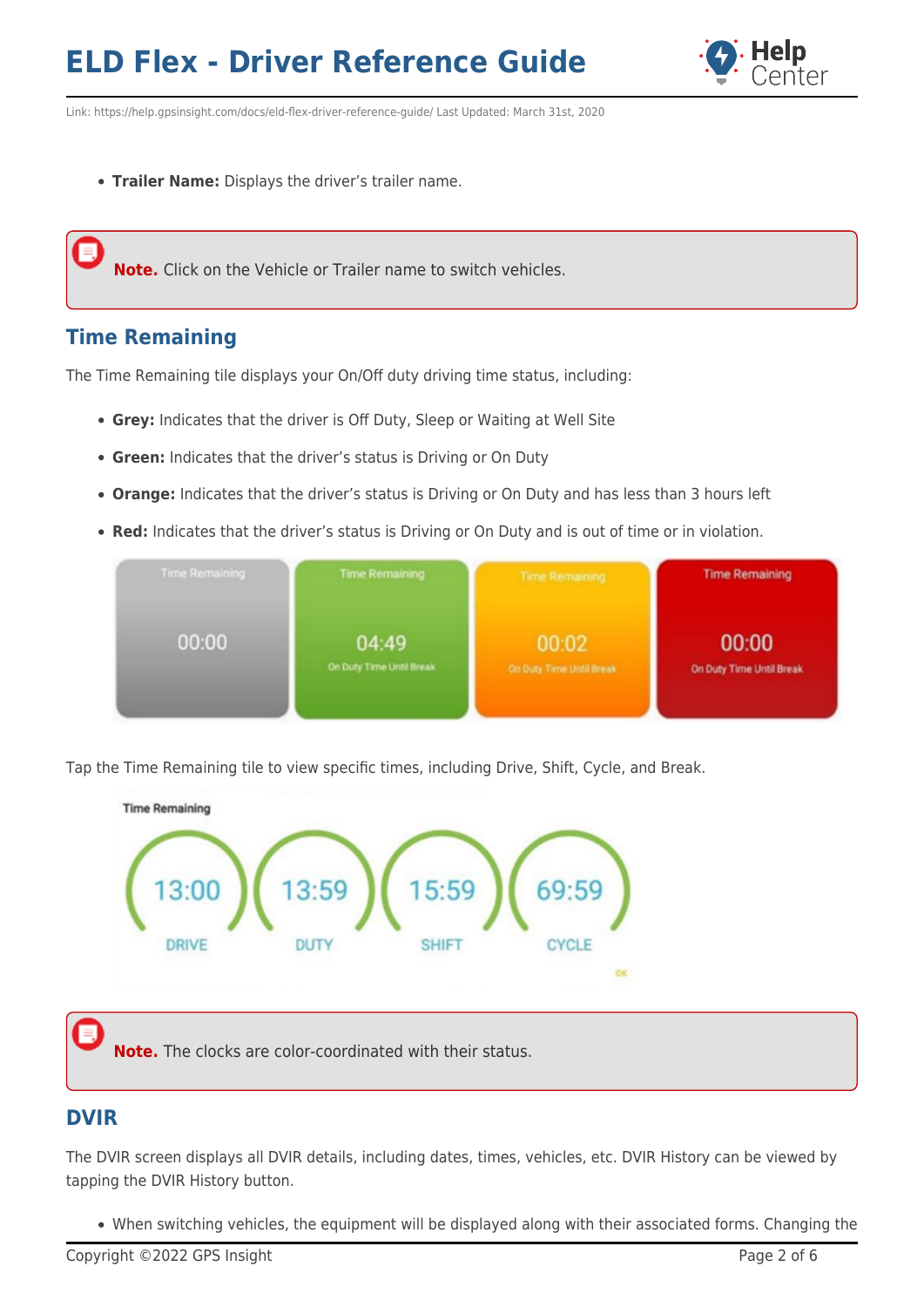

Link: https://help.gpsinsight.com/docs/eld-flex-driver-reference-guide/ Last Updated: March 31st, 2020

forms used will display a dialog stating "Are you sure you want to use a different form?" with a 'Cancel' or 'Ok' button.

The Inspect button is disabled when no DVIR form is associated with the current equipment used.

| €<br><b>Select DVIR</b> |                                                   |            |          |                     | 图<br>c      | € |
|-------------------------|---------------------------------------------------|------------|----------|---------------------|-------------|---|
| Vehicle disconnected    |                                                   |            |          |                     | Connect     | X |
|                         | <b>DVIR Details</b>                               |            |          | <b>Current DVIR</b> |             |   |
|                         | Date: 04/01/2019 10:20:20 PM CDT                  |            | Pre-trip | 10:08:07 PM         | Certified   |   |
| Type:                   |                                                   | Inspector: |          | 10:08:31 PM         | In progress |   |
|                         | <b>Switch Equipment</b><br><b>Vehicle/Trailer</b> | ◢          |          | <b>DVIR History</b> |             |   |
| Vehicle:<br>Truck20E    | Form:<br>Truck                                    | Inspect    |          |                     |             |   |
| Trailer:<br>Trailer20   | Form:<br>Trailer                                  | Inspect    |          |                     |             |   |
| Trailer:<br>Trailer30   | Form:<br>Select form                              | Inspect    |          |                     |             |   |

## **Start/Stop Break**

The Start/Stop Break tile enables and disables the driver's break time. Once you tap the Start Break button, a popup dialog will appear with the following options:

- **Break Type:** Select the lengths of your breaktime from the dropdown list.
- **Set Alarm:** (Enabled by default) Toggle button to disable or enable. If enabled, an audio alarm is played when break is over. If disabled, no audio alarm will play when break is over.

|            | <b>Start Break</b> |                    |
|------------|--------------------|--------------------|
| Break Type | 30 minutes OffDuty |                    |
| Set Alarm  |                    |                    |
|            | Cancel             | <b>Start Break</b> |

#### **Tapping the Start Break tile:**

• Status changes to OffDuty/Sleeper (depending on the break type selected)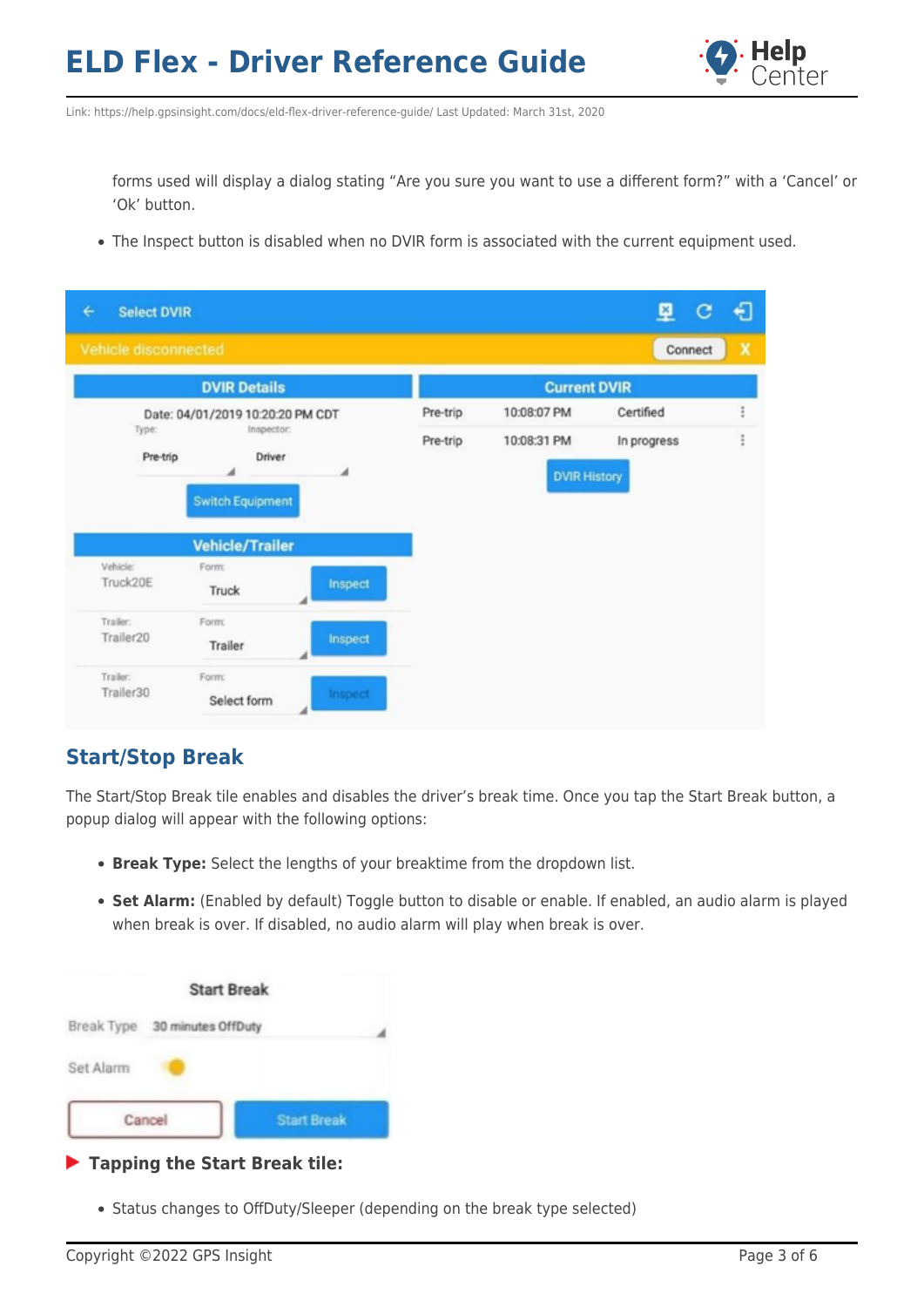

Link: https://help.gpsinsight.com/docs/eld-flex-driver-reference-guide/ Last Updated: March 31st, 2020

- The 'Start Break' tile changes to 'End Break.'
- The Time Remaining tile changes to 'On Break.'

#### **Tapping the End Break tile:**

- Status changes to 'Driving' if the vehicle is moving.
- Status can be set manually if the vehicle is not moving.

## **Data Transfer**

The Data Transfer screen displays a list of supported data transfer options. ELD Connect with Flex provides a standardized single-step compilation of the driver's ELD records. When requested during a roadside inspection, the transfer is sent to authorized safety officials.

Once you tap the Data Transfer tile, a selection of the supported data transfer options by the ELD will prompt to the user. The available data transfer options are Bluetooth, Email and Web Service.



### **Remarks**

The Remark feature allows you to add notes and comments to your logs. Simply click the Remark tile on the main screen and enter the remark information.

## **Options**

The Options tile will display multiple Options modules, including:

- **Switch Equipment:** Tap the Switch Equipment tile to change vehicles, trailers, etc.
- **Shipping Docs:** Tap the Shipping Docs tile to send documents to Shipper/Commodity.
- **Remark:** Tap the Remark tile to add comments.
- **Logon Co-Driver:** Tap the Logon Co-Driver tile to add a co-driver to your driver role.
- **Switch Co-Driver:** Tap the Switch Co-Driver tile to choose a different driver.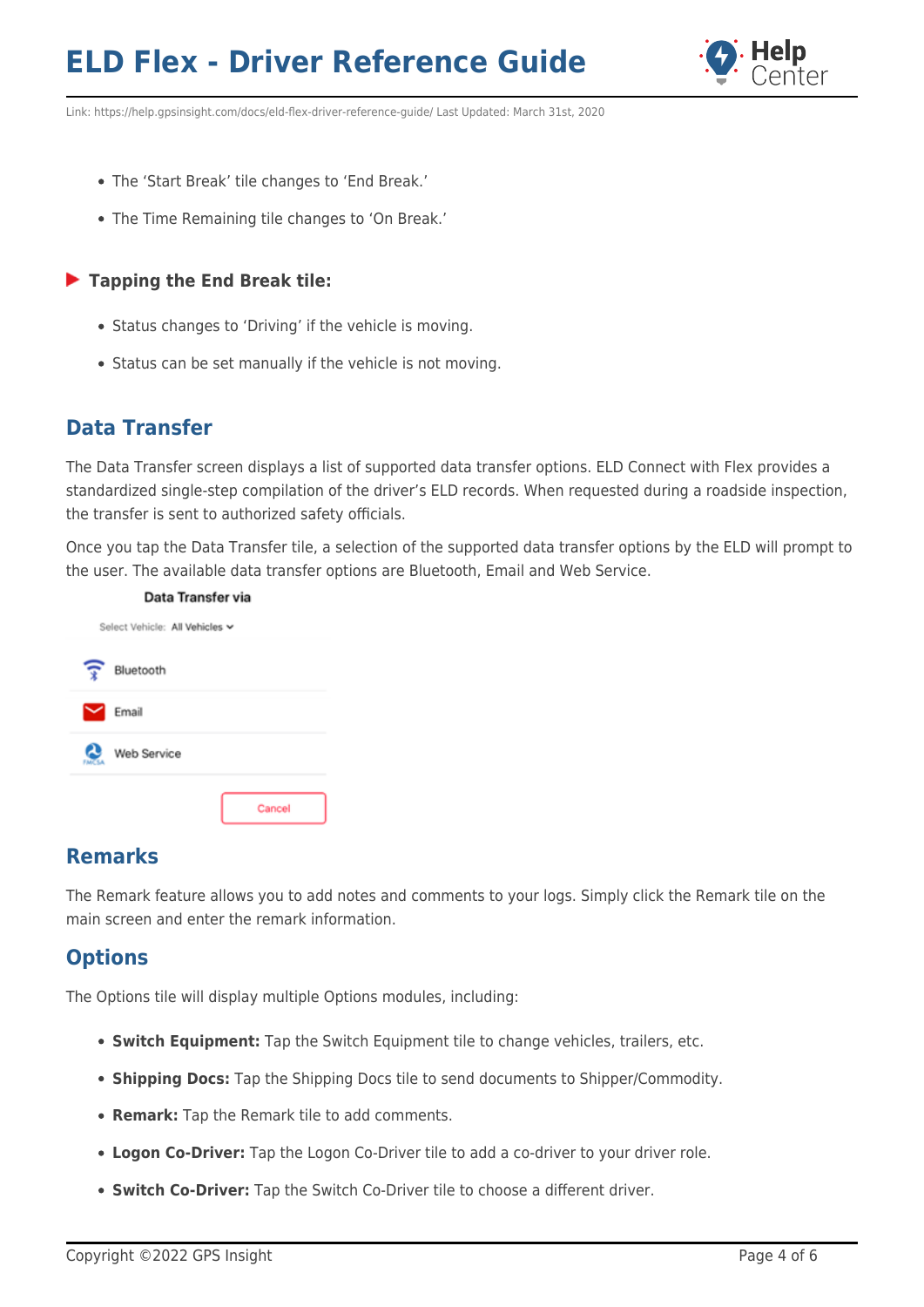

Link: https://help.gpsinsight.com/docs/eld-flex-driver-reference-guide/ Last Updated: March 31st, 2020

- **Gain Time:** Displays the date and time of your maximum hours.
- **Exception:** Displays your specific driver expections that adhear to HOS rules.
- **Data Transfer:** Displays a list of supported data transfer options.
- **Document:** Provides an easy way to capture, view and email documents related to hours of service activities.
- **Return to HOS Screen:** Sends tou back to the Main Screen.

|                  | <b>Options</b>                    |                      |                             | €<br>里口                     |  |
|------------------|-----------------------------------|----------------------|-----------------------------|-----------------------------|--|
|                  | <b>SWITCH</b><br><b>EQUIPMENT</b> | <b>SHIPPING DOCS</b> | <b>REMARK</b>               | <b>LOGON CO-DRIVER</b>      |  |
| <b>GAIN TIME</b> |                                   | <b>EXCEPTION</b>     | <b>DATA TRANSFER</b>        | SWITCH CO-<br><b>DRIVER</b> |  |
|                  | <b>DOCUMENT</b>                   |                      | <b>RETURN TO HOS SCREEN</b> |                             |  |

### **Logs**

The Logs screen displays the current day's log and provide the ability to navigate back to view the previous seven logs. Scroll through the Log screen to view all log information or tap the log grid to view specific log events.